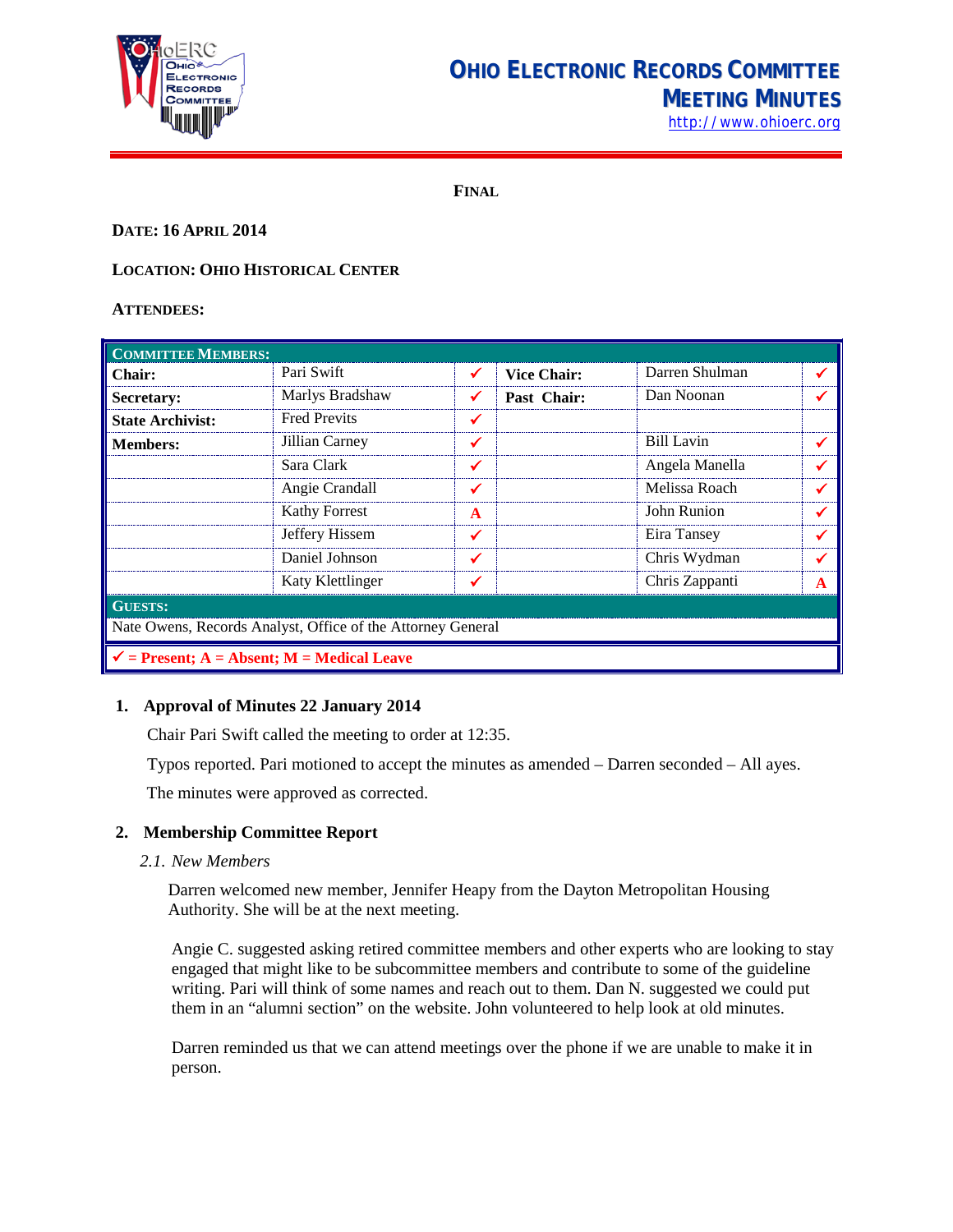

# **3. State Archives Update**

- OHRAB announced its 2014 re-grant recipients. They are listed at <http://www.ohrab.org/grants/regrant/> .
- Jillian attended the SERI Electronic Records Training Institute in Richmond, Va. in March.
- The State Archives is creating an Action Plan. Pari asked if Fred would share when done.
- CoSA and SERI are hosting webinars. The next one is May 13, 2014 on Email Preservation Tools.

#### **4. Report on NAGARA E-Records Forum**

There were a wide range of participants from all over the state. About 150 attended. The forum got the conversation started about what issues need addressed. NAGARA was happy with the outreach achieved. Pari was happy with the venue. Thanks to OHRAB, several of the speakers received mileage reimbursements. John congratulated Pari on a great job. It was agreed that this might be worth doing again.

#### **5. Subcommittee Reports and Action Items**

#### *5.1.Email User Tip Sheet*

Suggestions were made. Sara and John will send out final revision on May 1, 2014. Members will then review, comment, and vote.

*5.2.Metadata Tip Sheet*

No progress.

*5.3.Tour of Working Area for Current Documents*

Members will send Gmail addresses to Angela M. She will create a Google Drive account, index to control documents, and activate change tracking and joint editing.

*5.4.Review of merged IT Project Checklists*

No progress.

*5.5.Case Law for Inclusion on Website*

Chris W. created new Case Law section under Resources. He will integrate Sara's list and summaries with states added: Sara – AG opinions, Chris - social media, Nate – RIM, and Darren – e-discovery.

*5.6.Google Analytics*

There were 1039 visitors since last meeting, 774 unique visitors, and 2517 page views. Most were from the Columbus area. Eira will make a spreadsheet to track trends.

*5.7.Total Cost of Ownership*

Nate will take over subcommittee from Darren. He sent emails to rest of subcommittee on Monday. He has a working bibliography of sites and is looking to create a tool for people to use to help them make records decisions.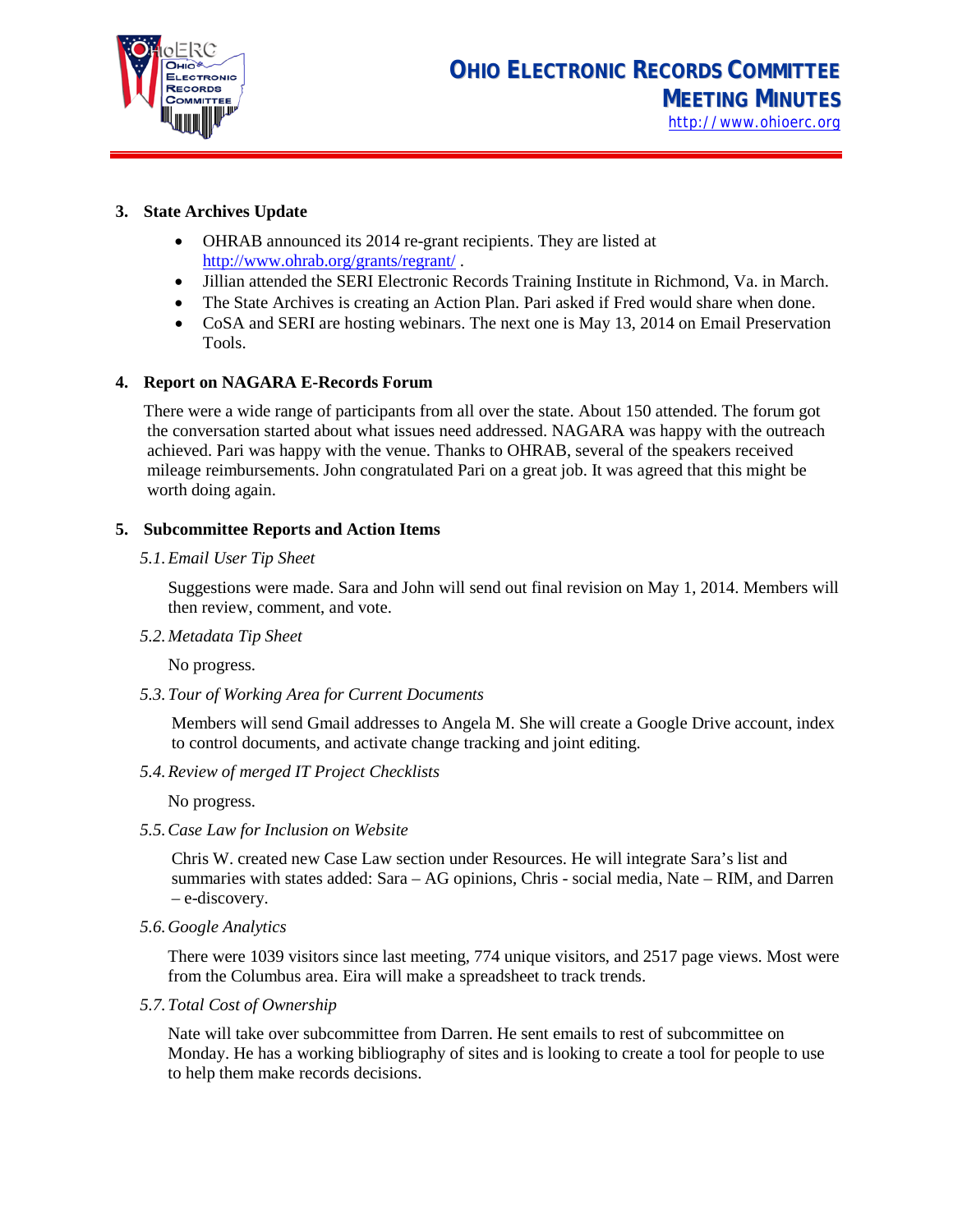

#### *5.8.Electronic Records Management*

#### 5.8.1. Preservation

Janice is 75% done and sent an outline. New sections are highlighted in yellow. Committee made suggestions to flesh out outline. Angela M. and Darren will see how this ties into new matrix.

# 5.8.2. Record Keeping Systems

Kathy changed record keeping to records management and fixed typos. Dan J. will take around his office for opinions. He has some issues with section 6.8 that he will update and work with Kathy.

Eira will make a tip sheet(s) for negotiating functions and requirements, and developing good RFP's. Dan N. and Angela M. will be reviewers.

#### 5.8.3. Intro

Darren will send to Angela M. for renumbering and breaking up in workspace..

# **6. DataOhio Update**

The four DataOhio bills (H.B. 321-324) may be on hold. A portion of H.B. 59 may make these bills redundant.

#### **7. Other New Business from the Floor**

Jillian motioned to adjourn, Marlys seconded. All ayes. The meeting was adjourned at 3:45 p.m.

| <b>ACTION ITEMS</b> |                                                                                                                                      |                                                                  |  |  |
|---------------------|--------------------------------------------------------------------------------------------------------------------------------------|------------------------------------------------------------------|--|--|
| <b>TASK</b>         |                                                                                                                                      | <b>MEMBER(S)</b>                                                 |  |  |
|                     | $ERM - Intro - send to Angela M.$ for renumbering and<br>breaking up in workspace                                                    | Darren                                                           |  |  |
|                     | <b>ERM</b> - Preservation                                                                                                            | Janice                                                           |  |  |
|                     | $ERM - Preservation - see how new sections tie into$<br>matrix                                                                       | Angela M., Darren                                                |  |  |
| $\bullet$           | $ERM - Recordkeeping$                                                                                                                | Dan J. will get other opinions and update<br>and work with Kathy |  |  |
|                     | $ERM - Resources & Webliography$                                                                                                     | Chris W.                                                         |  |  |
|                     | Needs a subcommittee to help track future changes to<br>webliographies and resource list.                                            | Chris W.                                                         |  |  |
| $\bullet$           | Read through and provide comments to the existing Web<br>Content guideline and provide general feedback on a<br>direction. (on hold) | Darren, Chris Z., Dan J., Angela M. James,<br>Marlys             |  |  |